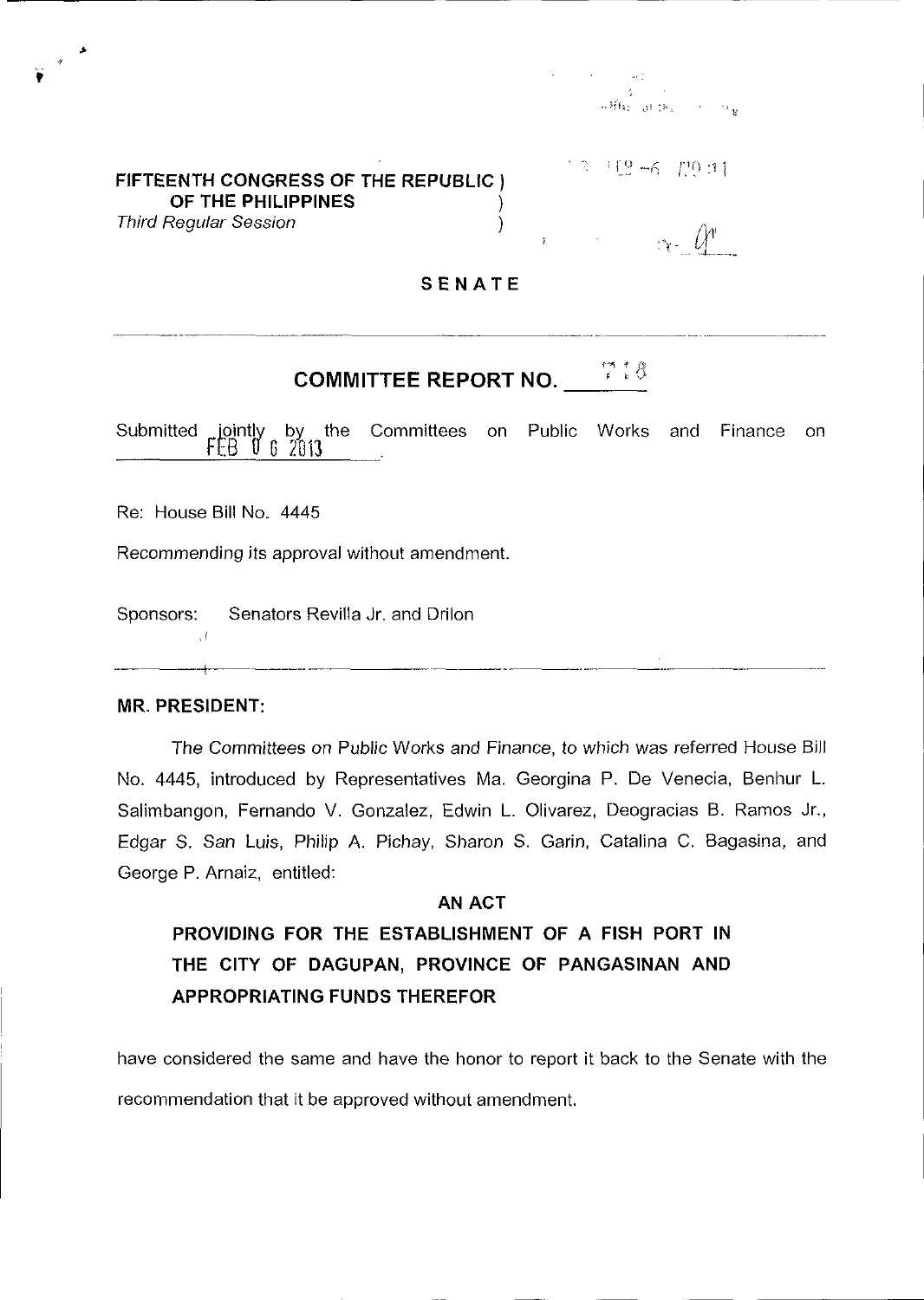Respectfully submitted:

**Chairpersons:** 

**FRANKLIN M. DRIL** .ON Committee on Finance

RAMON SONG REVILLA, JR.

**Committee on Public Works** Member, Committee on Finance

Vice-Chairpersons:

EDGARDO J. ANGARA

Committee on Finance Member, Committee on Public Works

**GRÉGORIO B. HONASAN II** Committee on Public Works Member, Committee on Finance

**RALP** G/REGFO Gem**ixitice** on Finance Mertber, Committee on Public Works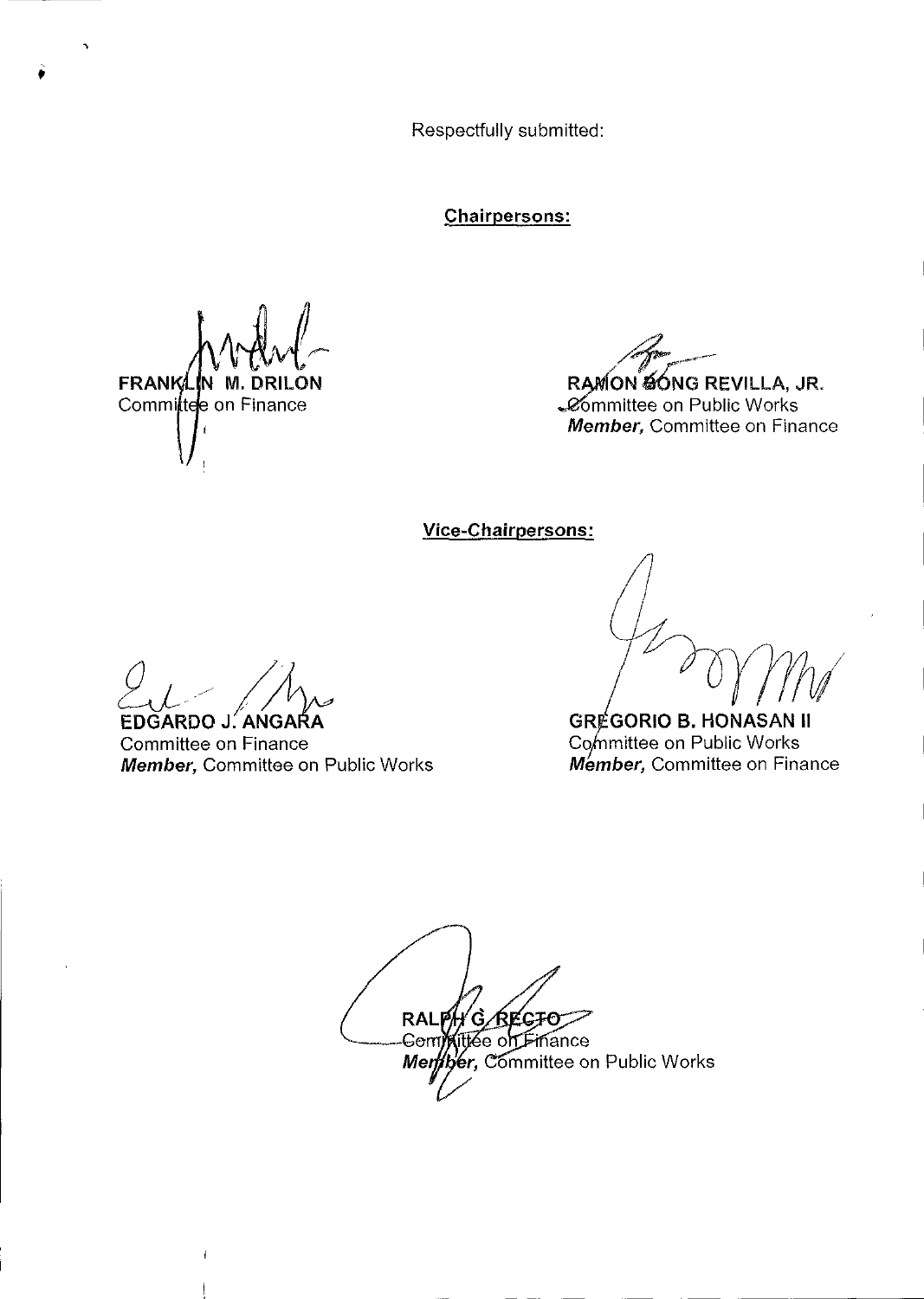Members:

**MIRIAM DEFENSOR SANTIAGO** Committee on Finance

**ANTONIO F. TRILLANES IV** Committee on Public Works

**TEOFISTO L. GUINGONA III** Committee on Finance

MANUEL "LITO" M. LAPID<br>Committee on Public Works<br>Committee on Finance

J. seugh

**SERGIO R. OSMEÑA III** Committee on Finance

FERDINAND R. MARCOS, JR.<br>Committee on Public Works

Committée on Finance

**FRANCIS MPANGILINAN** Committee ed Finance

**MANN** R. Committee on Public Works Committee on Finance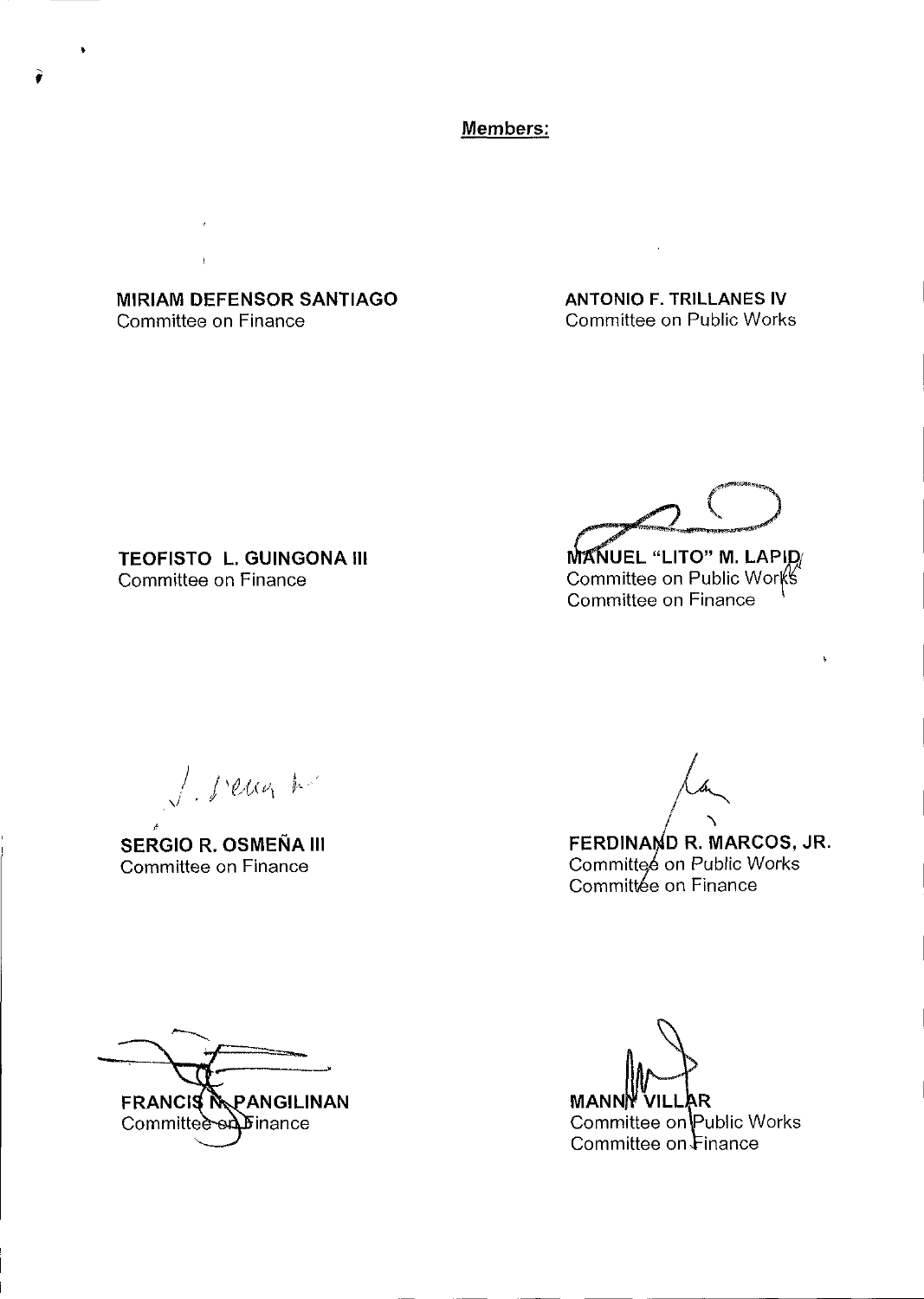**FRANCIS G. ESCUDERO**  Committee on Public Works Committee on Finance

**PANFILO M. LACSON**  Committee on Finance

 $\bar{\bar{t}}$ 

 $\bar{1}$ 

•

f

**JOKER P. ARROYO**  Committee on Public Works Committee on Finance

**LOREN LEGARDA**  Committee on Public Works Committee on Finance

I **PIA S. CAYETANO**  Committee on Public Works Committee on Finance

**AQUILINO "KOKO" L. PIMENTEL III**  Committee on Public Works Committee on Finance